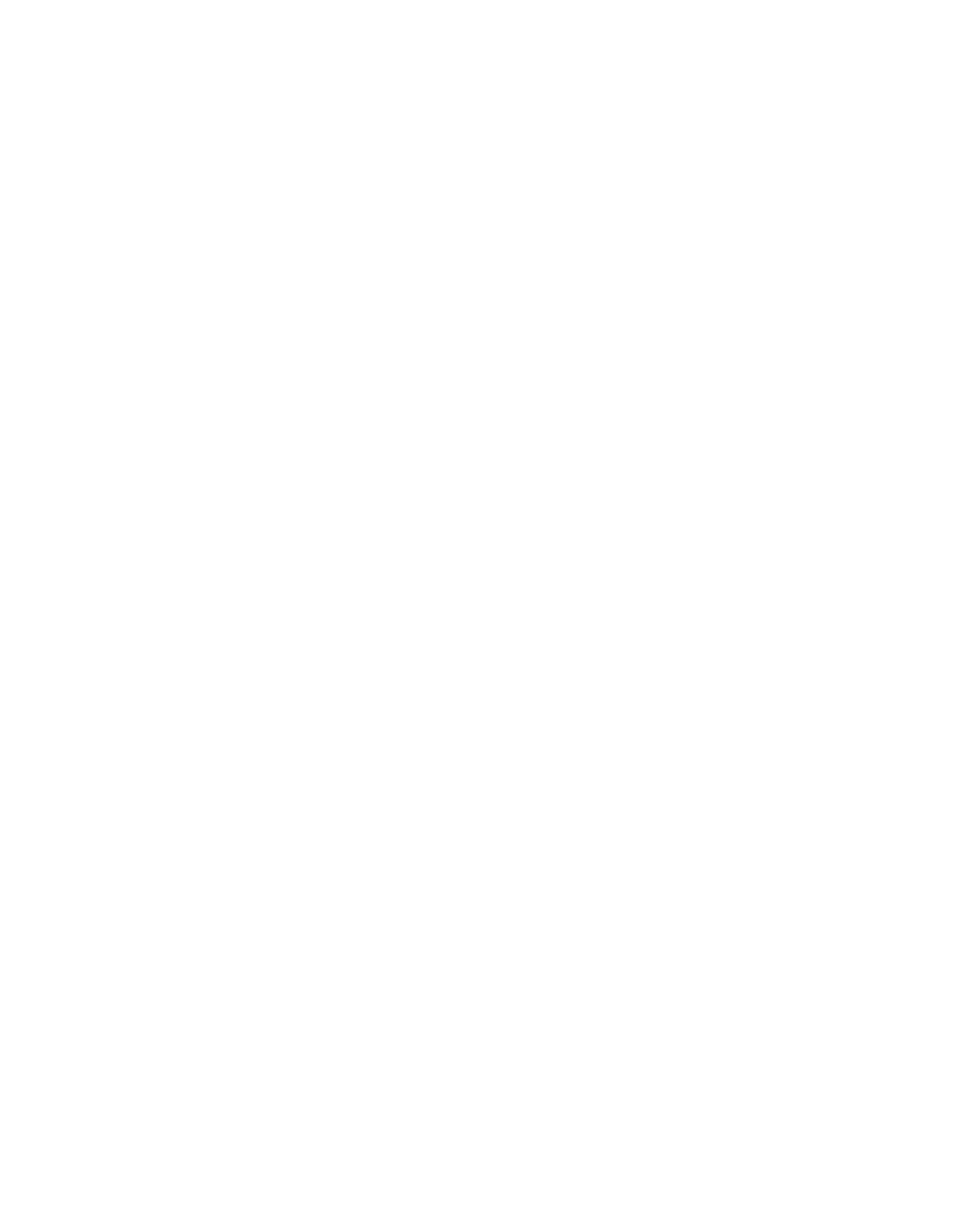Pu Wang, David Millar, Kieran Parsons, and Philip V. Orlik

*Abstract*— In this paper, we propose a computational correction algorithm to reduce the effect of source nonlinearity on range estimation for millimeter-wave frequency modulated continuous wave (FMCW) automotive radars. With a transient parametric modeling on the source nonlinearity function, the proposed algorithm aims to jointly estimate range parameters of multiple reflectors and parametric nonlinearity coefficients from the beat signal without using a reference, e.g., a dedicated delay line or a reflector at a known distance. Preliminary numerical results are provided to validate the effectiveness of the proposed algorithm.

*Index Terms*— Source nonlinearity, frequency modulated continuous wave, automotive radar.

#### I. INTRODUCTION

A frequency modulation continuous wave (FMCW) radar transmits linearly frequency-modulated continuous waves with a time-frequency pattern given by a saw tooth or triangular pattern [1]–[6]. Reflected signals from multiple reflectors of interest are mixed with local oscillator signals, generating digital beat signals with analog-to-digital converters (ADCs) at a low sampling rate. Since the peak frequency of beat signal is proportional to the distance of a reflector, the fast Fourier transform (FFT) of the beat signal can be used to identify the peak and estimate the distance. One issue here is that the range resolution degrades when the FMCW source is not completely linearly modulated. The source nonlinearity can be caused by open-loop voltage controlled oscillators (VCOs) and due to source sensitivity to temperature and vibrations.

The source nonlinearity can be compensated with *hardware* and *software* solutions. Hardware solutions include the use of a predistorted VCO control voltage to have a linear FM output and complex synthesizer concepts with phase-locked loop (PLL). However, this approach may fail when external conditions, e.g., temperature, are changed. The use of direct digital synthesizer offers a cost-effective solution, but the transmitted bandwidth is limited when compared to the one obtained by directly sweeping the VCO. Several local oscillators can be used to stitch a large bandwidth at the cost of increased system complexity. On the other hand, software solutions rely on a reference reflector at a known distance or a dedicated delay line to allow an initial estimation of the source nonlinearity function. With the estimated nonlinearity function, the nonlinearity effect can be compensated to the beat signal and then the range of reflectors can be recovered. Specifically, [3] and [4] proposed the residual-video-phase



Fig. 1. FMCW-based automotive radar systems.

(RVP) correction algorithm to remove the nonlinearity effect over the entire range profile. However, when the source nonlinearity is time varying, this approach needs to repeat the reference step to update the estimation of source nonlinearity function [7].

In this paper, we introduce a computational nonlinearity correction approach to jointly estimate range parameters of multiple reflectors and the nonlinearity function from the beat signal. The key assumption here is that the source nonlinearity function can be described by a transient parametric model over a short time interval. Given the parametric model for the nonlinearity function, the beat signal can be shown to be the sum of  $K$  responses characterized, in a nonlinear fashion, by  $K$  different range parameters and a shared set of parametric coefficients for the nonlinearity function. Therefore, by jointly estimating the two sets of unknown parameters from the beat signal, we can recover the range of multiple reflectors.

#### II. SIGNAL MODEL

Consider an FMCW automotive radar system of Fig. 1 which transmits a unit-magnitude linear FM signal as

$$
s_t(t) = e^{j2\pi (f_c t + 0.5\alpha t^2 + \epsilon(t))},
$$
\n(1)

where t is the time variable,  $f_c$  is the carrier frequency,  $\alpha$  is the chirp rate, and  $\epsilon(t)$  is the source nonlinearity function.

With K reflectors at distances of  $R_1, \dots, R_K$ , the received signal is the sum of delayed and attenuated copies of the transmitted signal

$$
s_r(t) = \sum_{k=1}^{K} A_k s_t(t - \tau_k),
$$
  
= 
$$
\sum_{k=1}^{K} A_k e^{j2\pi (f_c(t - \tau_k) + 0.5\alpha (t - \tau_k)^2 + \epsilon (t - \tau_k))},
$$
 (2)

where  $A_k$  is proportional to the reflectivity of the k-th reflector, and  $\tau_k = 2R_k/c$  is the corresponding round-trip time delay.

The authors are with Mitsubishi Electric Research Laboratories (MERL), 201 Broadway, Cambridge, MA 02139, USA (e-mail: {pwang, millar, kieran, porlik}@merl.com).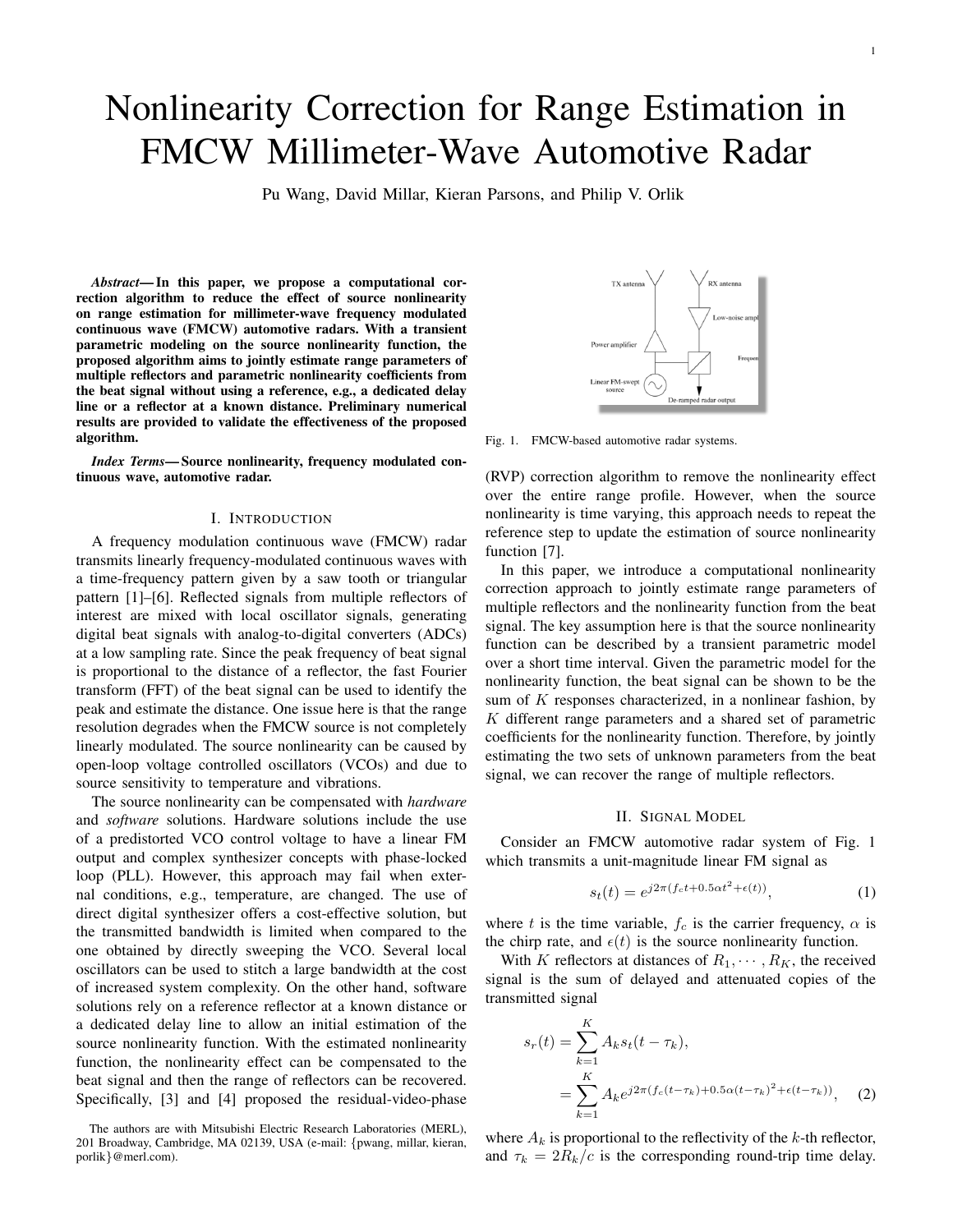

Fig. 2. A third-order polynomial function for source nonlinearity function and its effects on the phase and frequency domains.

At the receiver side, the received signal is then mixed with the transmitted signal to generate the beat signal,

$$
s_b(t) = s_r(t)s_t^*(t)
$$
  
= 
$$
\sum_{k=1}^K A_k e^{j2\pi (f_c \tau_k + \alpha \tau_k t - 0.5\alpha \tau_k^2 + (\epsilon(t) - \epsilon(t - \tau_k))}.
$$
 (3)

With a perfect linear FM source,  $\epsilon(t) - \epsilon(t - \tau) = 0$  in (3) and the beat signal consists of multiple sinusoidal signals in  $t$ at frequencies  $f_{b_k} = \alpha \tau_k$ . On the other hand, when the source nonlinearity is present, the beat signal in (3) is no longer a sum of sinusoidal signals due to  $\epsilon(t) - \epsilon(t - \tau) \neq 0$ . The resulting phase distortion is *range dependent* as  $\epsilon(t) - \epsilon(t-\tau_k)$  is now a function of the delay  $\tau_k$ . As a result, the spectrum peak of beat signal can be shifted and spread, resulting in degradations in terms of the range resolution and signal-to-noise ratio (SNR). Fig.2 shows a third-order polynomial nonlinearity function and its impact in the phase and frequency domains. The problem of interest here is to estimate the delay parameters  $\tau_k$  and hence the range parameters  $R_k$  when the source nonlinearity function  $\epsilon(t)$  is present but unknown.

### III. PROPOSED NONLINEARITY CORRECTION ALGORITHM FOR RANGE ESTIMATION

As pointed out earlier, the reference-based approach needs to first estimate the source nonlinearity function  $\epsilon(t)$  from the beat signal corresponding to a given reference, e.g., a delay line or a reflector at a known distance. [7] has used a parametric model, i.e., polynomial phase signal (PPS) model, to recover the nonlinearity source function from the response of a known reference.

In this section, we propose a computational nonlinearity correction algorithm without the need of the reference step. Still relying on a parametric modeling, i.e., the PPS model, the proposed algorithm aims to *jointly* estimate 1) the source nonlinearity function  $\epsilon(t)$  and 2) range of multiple reflectors from the beat signal, as opposed to the two-step approach which *separately* estimates the two sets of unknown parameters using a reference [7]. The proposed algorithm exploits the fact that, given a parametric model for the nonlinearity function  $\epsilon(t)$ , the beat signal is the sum of  $K$  responses characterized by  $K$ 



Fig. 3. The case of 2 targets at 5 and, respectively, 25 meters with the source nonlinearity given by the third-order polynomial phase function in Fig. 2. (a) the spectrogram of the beat signal shows two chirp signals described in (5); (b) the spectrum distortions for the two reflectors are different.

delay parameters  $\{\tau_k\}_{k=1}^M$  and the *common* source nonlinearity function  $\epsilon(t)$  parameterized by PPS coefficients.

To illustrate the proposed algorithm, we assume a simple third-order polynomial function for the source nonlinearity function<sup>1</sup>

$$
\epsilon(t) = 2\pi(\beta_0 + \beta_1 t + \beta_2 t^2 / 2 + \beta_3 t^3 / 3!), \tag{4}
$$

where  $\{\beta_p\}_{p=0}^3$  are unknown model coefficients. Replacing  $\epsilon(t)$  in (3) with the above parametric model, we have

$$
s_b(t) = \sum_{k=1}^{K} \tilde{A}_k e^{j2\pi \left[ (\alpha \tau_k + \beta_2 \tau_k - 0.5 \beta_3 \tau_k^2)t + 0.5 \beta_3 \tau_k t^2 \right]} \tag{5}
$$

where  $\tilde{A}_k = A_k e^{j2\pi \left[ f_c \tau_k - 0.5 \alpha \tau_k^2 + \beta_1 \tau_k - 0.5 \beta_2 \tau_k^2 + \beta_3 \tau_k^3 / 3! \right]}$  absorbs time-independent terms. It is seen from (5) that the resulting beat signal  $s<sub>b</sub>(t)$  from K reflectors is a K-component chirp (or linear FM) signal with each component characterized by a weighted complex amplitude  $\tilde{A}_k$ , a center frequency at  $(\alpha \tau_k + \beta_2 \tau_k - 0.5 \beta_3 \tau_k^2)$ , and a chirp rate of  $\beta_3 \tau_k$ . Fig. 3 (a) shows the spectrogram of the beat signal corresponding to two reflectors at 5 and 25 meters away from the source with the source nonlinearity given by Fig. 2. As shown in (5), the two reflectors result in a beat signal consisting of two chirp signals with the chirp rate determined by the highest polynomial coefficient  $\beta_3$  and the two delays  $\{\tau_1, \tau_2\}$ . This is seen in Fig. 3 (a) that the two chirp components in the beat signal lead to two straightline ridges in the time-frequency domain. Fig.3 (b) shows the conventional FFT-based range estimation without any nonlinearity correction. It is seen that the two spectrum peaks are shifted and spread around the true distances. More importantly, the spectral distortion is more significant to the reflector at 25 meters than the other one at 5 meters due to the range-dependent phase distortion.

Based on the parametric model of (5), robust multicomponent chirp parameter estimation algorithms, e.g., [8], can be applied to the beat signal  $s<sub>b</sub>(t)$  to estimate unknown parameters of these  $K$  chirp components. Denote the following chirp parameter estimates from a multi-component chirp parameter estimation algorithm

$$
\hat{a}_k = (\alpha + \beta_2)\tau_k - 0.5\beta_3 \tau_k^2, \n\hat{b}_k = 0.5\beta_3 \tau_k, \quad k = 1, \cdots, K
$$
\n(6)

<sup>1</sup>Due to the space limitation, the generalization to an arbitrary order will be included in a future submission.